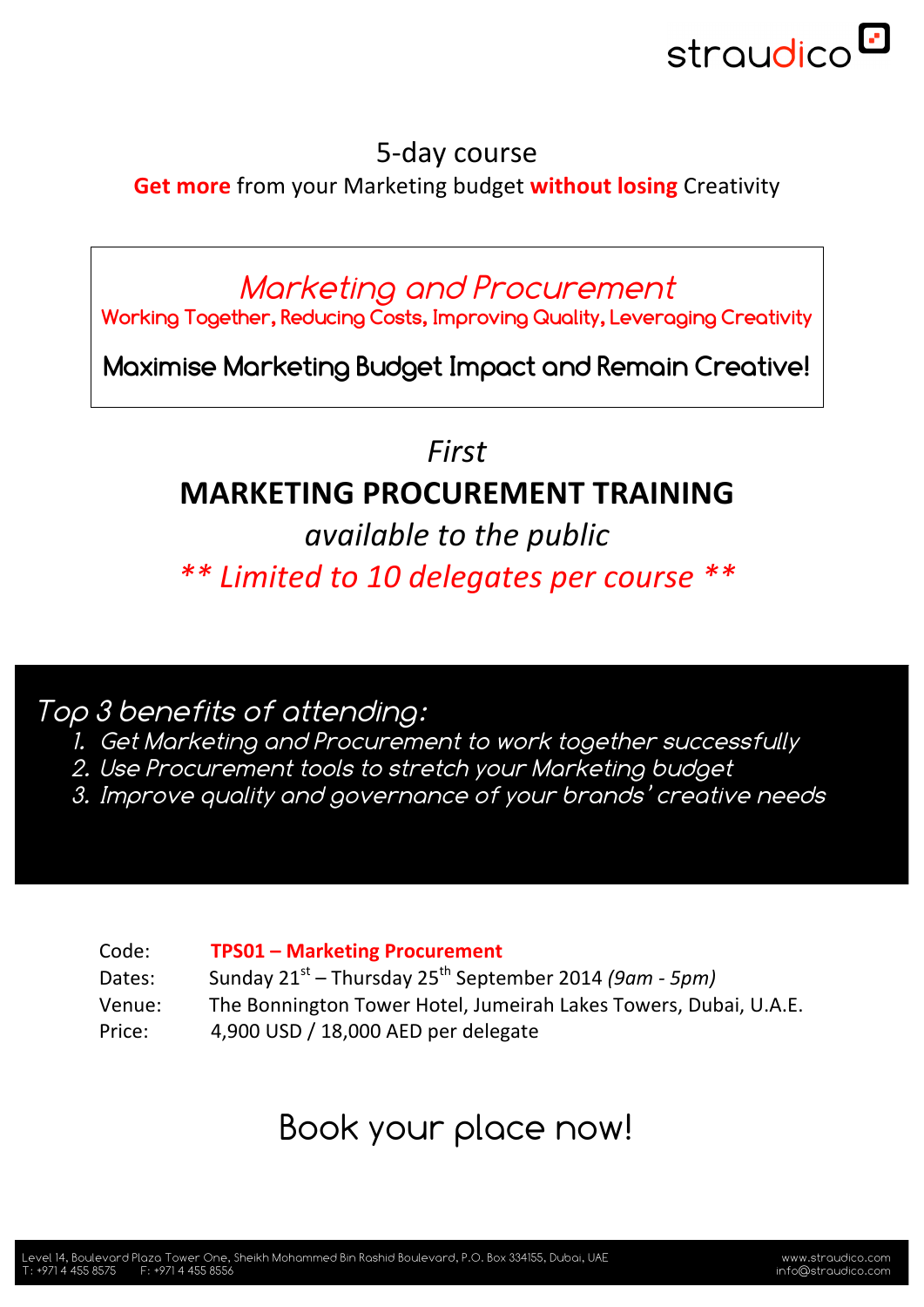# straudico<sup>D</sup>

#### **Marketing and Procurement: Getting you more from your budget** *Working Together, Reducing Costs, Improving Quality, Leveraging Creativity*

This 5-day course is designed to help you **identify opportunities** to get more from your Marketing budget and how to reduce it without losing quality or creative material.

#### WHAT IS IT ABOUT?

- Understand how company buyers can support Marketing teams
- Guidance to Brand Managers and Marketing teams on how to identify their sourcing requirements and work with agencies to reduce losses
- Understand who-is-who and who-does-what in the advertising world for your benefit
- Identify opportunities and priorities for the different categories of spend
- **.** Develop Marketing Services enquiry documentation including appropriate legal requirements

#### WHAT WILL I LEARN?

- *How to develop* a CRM plan for collaboration between Procurement and Marketing
- **►** *How to write* a Marketing Sourcing Strategy and Recommendation
- ! *How to benchmark* and *compare* creativity Costs
- **►** *How to prepare* a Negotiation Plan and practise its implementation
- ↓ *How to develop* Policies and Guidelines specific for Marketing Services
- **►** *How to determine* Remuneration for each type of spend
- ► *How to ensure* projects are covered by appropriate Contractual clauses
- 

#### **COURSE SCOPE**

The course covers information, examples and templates for working with:

- Creative Agencies: ATL, BTL and Digital
- **E** Secondary Suppliers: Production & Post-Production Houses, Imagery, Music
- PR & ER Agencies
- Talent (Models, Celebrities)
- Sponsorship, Product Placement & Branded Entertainment
- Brand Activation Agencies (Direct Marketing, Events, Promoters)
- Research Agencies

#### COURSE FORMAT

The format of this course includes:

- $\vee$  Presentation slides
- $\vee$  Videos and images of real brands to illustrate examples
- $\vee$  Case studies, business games and group discussions
- $\vee$  Instruction package to take away, including course notes and templates to re-use
- $\vee$  Q&A throughout the course to ensure you understand how to apply concepts to work
- $\triangleright$  A test at the end of the course which will allow you to identify where your gaps of understanding may be
- $\vee$  Certificate of completion
- $\triangleright$  Daily lunch, snacks and refreshments and wifi connection
- $\triangleright$  BONUS: A 1-hour follow-up phone or video call within a month following this course is also included in the price, to ensure that you can appropriately apply what you have learnt with us, to your day-to-day job.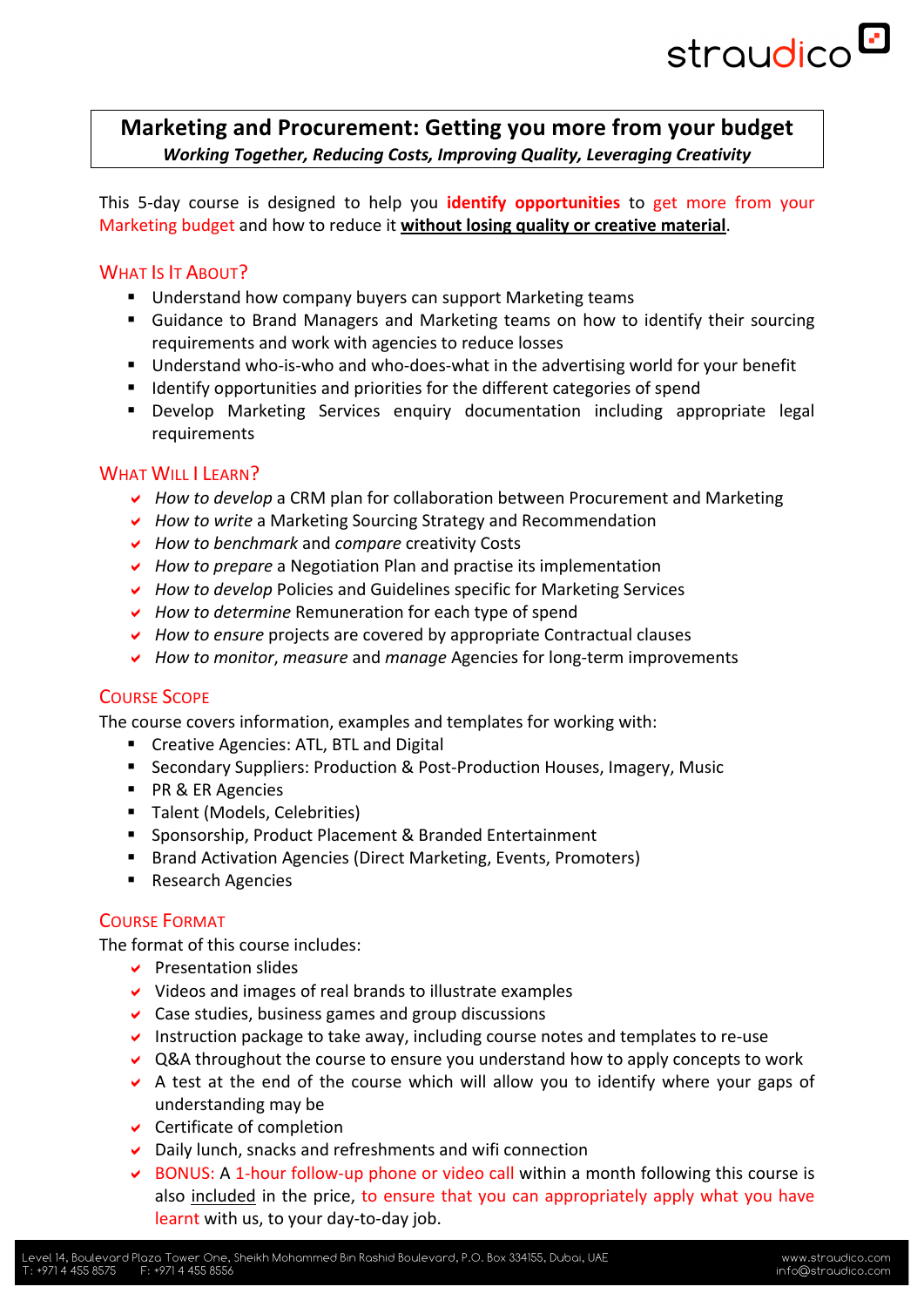

#### WHO SHOULD ATTEND?

This course is of particular interest to all personnel responsible for Marketing and/or Creative spends and budgets, or managing Marketing Services suppliers, contracts or outsource arrangements, including:

- **E** CMOs, Marketing Directors and Managers, Brand Managers and Assistant BMs looking to get more out of their budgets, or same quality if their budgets are cut
- CPOs, Strategic Sourcing, Purchasing and Procurement Managers or Buyers eager to leverage resources and not only have an impact on Spends, but also on Sales
- CFOs and other Finance Managers and stakeholders responsible for bottom line results

#### YOUR TRAINER

Your industry expert trainer is a Marketing Procurement professional with over 15 years experience in multinationals and international Marketing environments, including 11 with Procter & Gamble in Europe and the Middle East. ae.linkedin.com/in/genicabre

- DATES: Sunday  $21^{st}$  Thursday  $25^{th}$  September 2014 (5 full days course, 9am 5pm)
- VENUE: The Bonnington Tower Hotel, Jumeirah Lakes Towers, Dubai, U.A.E.
- PRICE: 4,900 USD / 18,000 AED per delegate

This course is also available for in-house delivery. Please contact us for details.  $info@straudico.com$  +971 4 455 8575

### **MARKETING PROCUREMENT** First available public training of its kind!

*\*\* Exclusive training - Limited to 10 delegates per course \*\**

Stretch your Marketing Budget without Losing Creativity